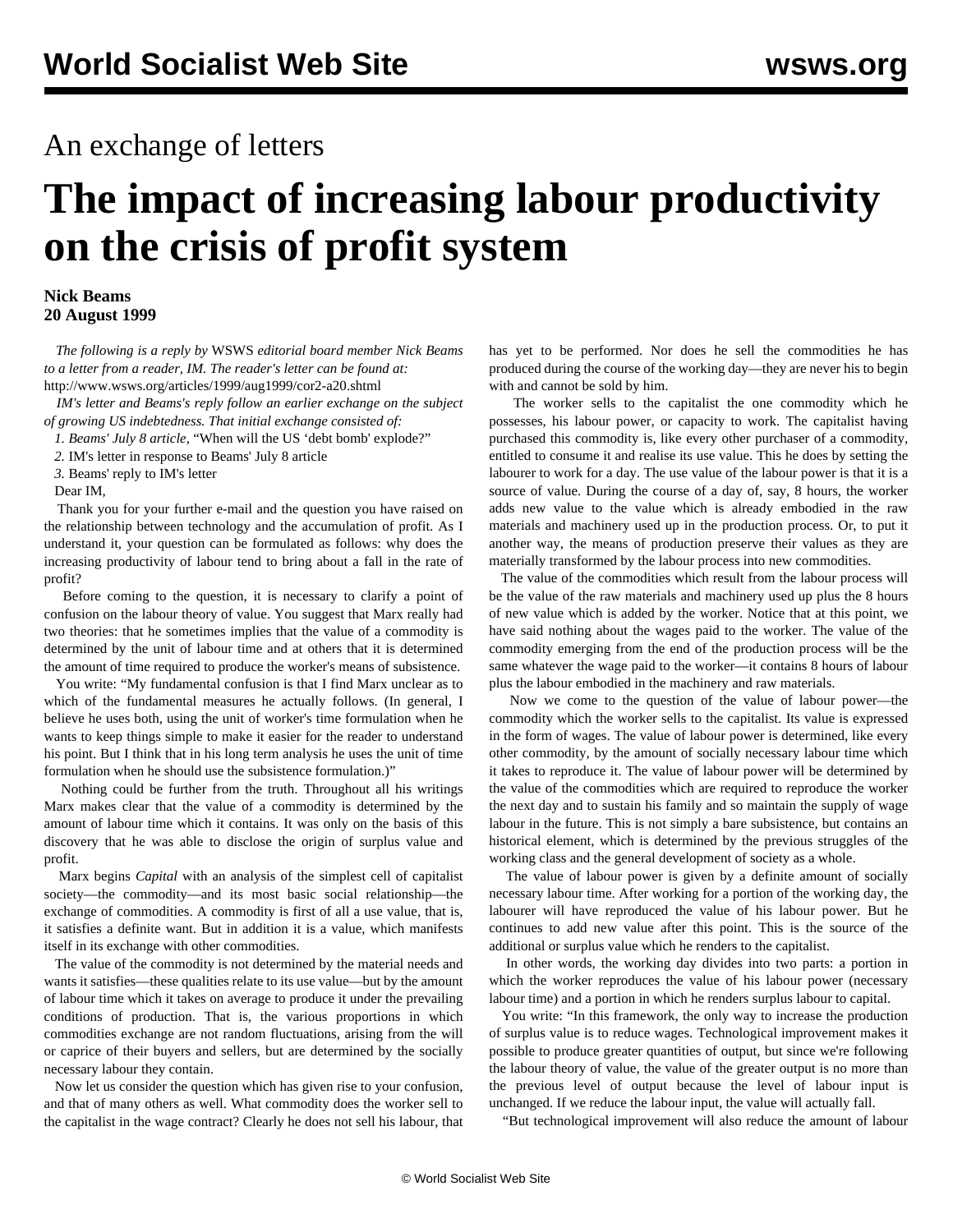required to produce the labourer's subsistence, so technological change will in fact alter the rate of surplus value. That is, the rate of surplus value is not exogenous when we look at the production process as a whole. It is dependent on the production technology."

 The points you raise here are in general correct. But you seem to imply that Marx somehow overlooked the impact of technology, and the transformation it brings in the development of labour productivity and the production process as a whole, upon the accumulation of surplus value. In fact, this question is central to his whole analysis of the historical evolution of capitalist production and the emergence of its contradictions.

 Let us look at the issue more closely. In the beginning, Marx explains, capitalism simply takes over existing labour processes as they have been handed down to it by previous historical development and places them under its control. Capital can, as you say, increase surplus value by reducing wages but there are limits to this. Of greater significance is the drive to increase the production of surplus value by lengthening the working day.

 In this period of capitalist development, corresponding roughly to the first stages of capitalist industry in Britain, we have as yet what Marx calls only the formal subsumption of labour to capital. This stage of development, however, "stands in striking contrast to the development of a *specifically capitalist mode of production*" in which capital "not only transforms the situations of the various agents of production, it also *revolutionizes* their actual mode of labour and the real nature of the labour process as a whole." (See Marx *Results of the Immediate Process of Production* in Capital, vol. 1. Penguin edition, p. 1021.)

 On the basis of pre-existing methods of production capital has only one way of increasing the appropriation of surplus value—lengthening the working day. But with the development of the working class as an organized social force there are limits to this process.

 Given the limitation of the working day, capital can increase the accumulation of surplus value if it can develop the productivity of labour so that the time taken by the labourer to reproduce the value of his labour power is reduced.

 Suppose that the working day of, say, 8 hours is initially divided in the following proportions: 6 hours of necessary labour and 2 hours of surplus labour. Now suppose that the productivity of labour throughout the economy is developed to a point where necessary labour is reduced to 3 hours. Out of a given working day of 8 hours, there will now be surplus labour of 5 hours. That is, for an overall doubling of the productivity of labour, the amount of surplus labour will have risen from 2 to 5 hours, a 2.5 fold increase, or 250 percent.

 Now suppose that there is a further increase in the productivity of labour such that the necessary labour is reduced to just 1.5 hours. The amount of surplus labour will have increased from 5 to 6.5 hours. That is, there will have been an increase of 30 percent.

 Suppose that the necessary labour time is once again halved. The amount of surplus labour will rise from 6.5 to 7.25, an increase of just over 11.5 percent. Continuing the process we can see that for every doubling of the productivity of labour, due to technological innovation, the proportionate increase in the mass of surplus labour appropriated grows ever smaller.

 Having correctly pointed to the fact that technological development by increasing the productivity of labour tends to increase the amount of surplus value extracted from each individual worker, you then write that: "As long as technological progress is made, more surplus value is created, and despite capital accumulation the profit rate can be maintained. If technological progress ceases, then indeed the accumulation of capital will lead to competitive pressure that reduces the profit rate. As far as I can tell, Marx is implicitly assuming that technological progress cannot be sustained at a level that would prevent the profit rate from declining."

But this assertion directly contradicts the fact that Marx **explicitly**

rejected the conception, advanced initially by Adam Smith, that falling profit rates were the result of increased competition between capitalists. Furthermore, in opposition to Ricardo, who maintained that falling profit rates were the result of declining productivity in agriculture, which tended to lift wage rates, Marx insisted that the tendency of the rate of profit to fall was a result of **increased** technological development and the consequent **rise** in the productivity of labour.

 We obviously need to go deeper into the question. Viewed from the standpoint of society as a whole, it is clear that the mass of surplus value available to capital as a whole depends on the number of productive workers (workers who produce surplus value) and the rate at which surplus value is extracted from each individual worker.

 The development of the productivity of labour manifests itself, Marx explains, in two ways. On the one hand it brings an increase in the mass of surplus value by reducing the necessary labour time of each individual worker. At the same time, it decreases the number of productive labourers required to set in motion a given quantity of capital.

 "The two movements," Marx writes, "not only go hand in hand, but mutually influence one another and are phenomena in which the same law expresses itself. Yet they affect the rate of profit in opposite ways. ... The surplus-value ... as a total is determined first by its rate, and second by the mass of labour simultaneously employed at this rate ... One of these factors, the rate of surplus value, rises, and the other, the number of labourers, falls (relatively or absolutely). Inasmuch as the development of the productive forces reduces the paid portion of employed labour, it raises the surplus value, because it raises its rate; but inasmuch as it reduces the total mass of labour employed by a given capital, it reduces the factor of the number by which the rate of surplus value is multiplied to obtain its mass. Two labourers, each working 12 hours daily, cannot produce the same mass of surplus value as 24 who work only 2 hours, even if they could live on air and hence did not have to work for themselves at all. In this respect, then, the compensation of the reduced number of labourers by intensifying the degree of exploitation has certain insurmountable limits. It may, for this reason, well check the fall in the rate of profit, but cannot prevent it altogether" (Marx, *Capital*, vol. III, p. 242).

 We are now in a position, on the basis of the labour theory of value, to examine the impact of the historical development of technology upon the accumulation of surplus value.

 If the proportionate increase in the surplus value extracted from each individual worker, arising from the development of the productivity of labour, is greater than the proportionate decrease in the number of labourers employed, then the overall mass of surplus value will tend to increase and the process of capital accumulation will proceed. But if it is smaller, then the mass of surplus value will tend to decrease.

 Given that an increase in the productivity of labour affects the mass of surplus value in opposite ways, is the final outcome of the process indeterminate? Or does there necessarily arise a point at which further increases in the productivity of labour will bring about a decrease in the mass of surplus value?

 We have seen from our previous analysis that there is. This is because the more the productivity of labour has already been developed the smaller will be the proportionate increase in the amount of surplus value extracted from each individual worker for every given increase in the productivity of labour.

 When the productivity of labour was relatively low, that is, when it took 6 hours for the worker to reproduce the value of his own labour power, we saw that a doubling of the productivity of labour (the halving of the number of workers employed by a given quantity of capital) brought about a 250 percent increase in the amount of surplus value extracted from each of them. But when the productivity of labour had been developed to the point where the worker reproduced the value of his labour power in just